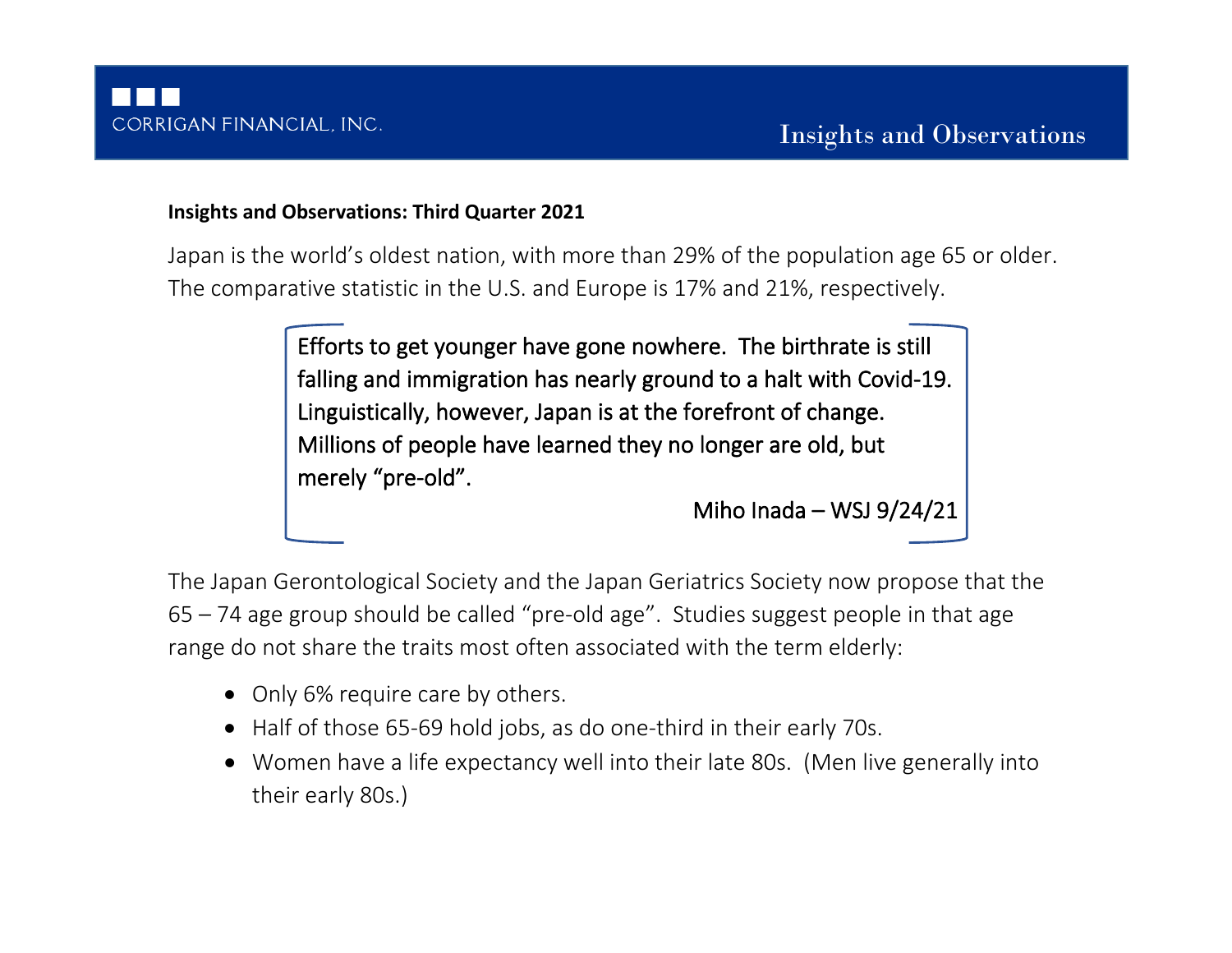Also, data on walking speed imply that those who are now in their 60s and 70s are (on average) equal in health status to those a decade or so younger a generation ago.

The U.S. population grew by only 0.35% for the year ended July 1, 2020 … the lowest change ever documented. In half of all U.S. states, more people died than were born. The U.S. population grew 7.4% over the past decade, marking the second slowest rate on record for a decennial census.

Generally, about half of total U.S. GDP growth comes from expansion of the working-age population, which includes immigrants.

> The economy of the developed world for the last two centuries now has been built on demographic expansion. We no longer have this long-term economic and geopolitical advantage.

> > Richard Jackson, Global Aging Institute – WSJ 7/25/21

The U.S. birthrate, currently at 1.6 births per woman, continues to decline. A decade ago, the birthrate was 2.1 per woman. China, Russia, and nations in the European Union have older populations. In addition, they have had birthrates below replacement level for much longer than the U.S.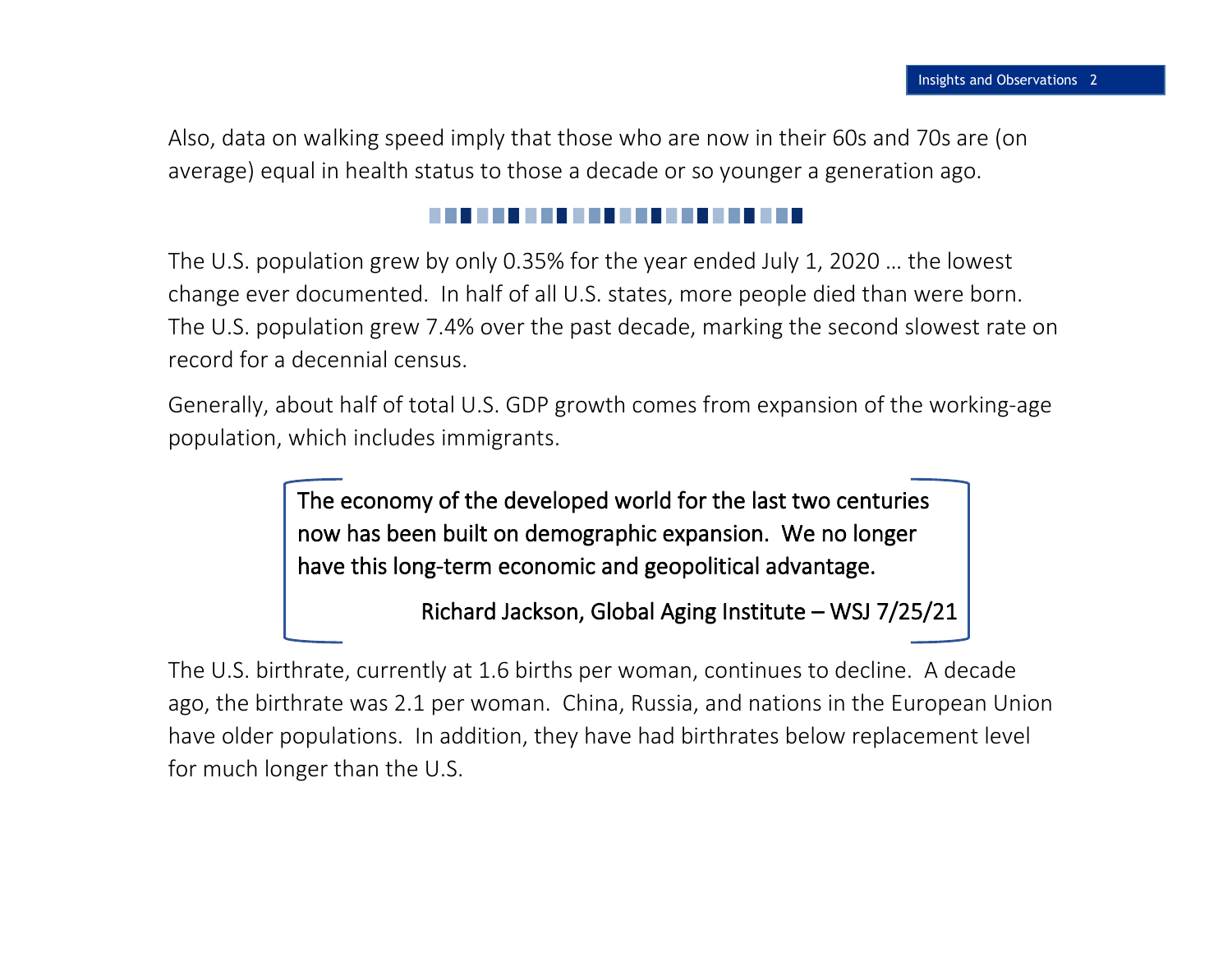The United States' demographic situation is comparatively favorable. The big wild card is going to be what happens with immigration.

Nicholas Eberstadt, American Enterprise Institute – WSJ 7/25/21

China had a working age population (people between the ages of  $15 - 59$ ) of 894 million last year … or 63% of the total population. In 2010, the working age population measured 939 million … or 70% of the total population. China's workforce is expected to drop by 35 million over the next ten years.

> Labor shortages are materializing across China as young people shun factory jobs and more migrant workers stay home, offering a possible preview of larger challenges ahead as the workforce ages and shrinks.

> > Xie/Qi – WSJ 8/25/21

The average Chinese worker's age was 28 a decade ago … now it is about 35. The percentage of migrant workers aged 30 or younger was 46% in 2008 … but it has steadily declined to 23% in 2020. More than half of the migrant workers were at least 41 years old in 2020.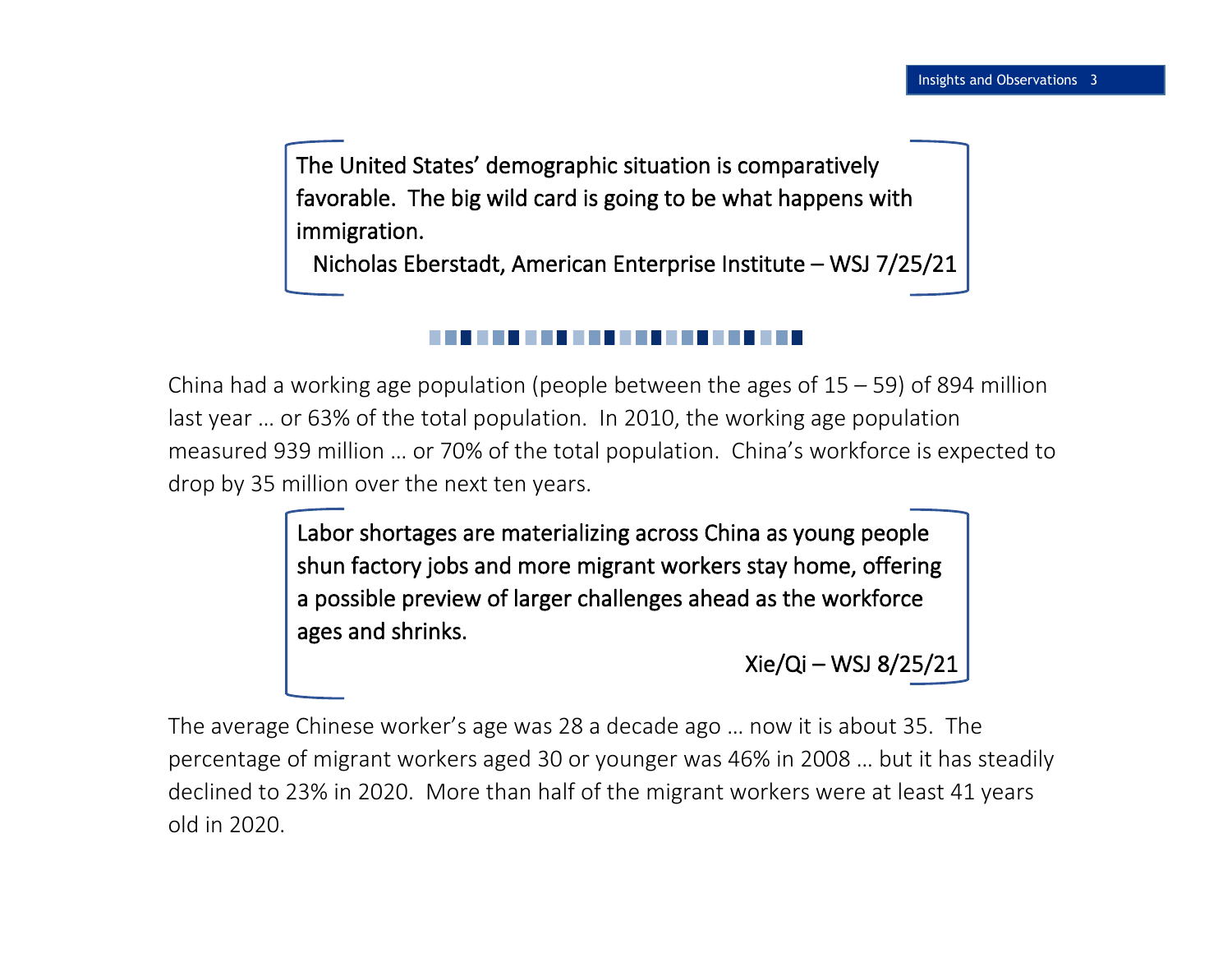China has long exhausted its demographic dividend.

Shuang Ding, Standard Chartered Bank – WSJ 8/25/21

China's working age population is expected to decline 48% by the end of this century. The U.S. working age population is expected to increase 15% by the end of this century.

Global government debt is at the highest level since World War II, and now is in excess of the world's annual economic output. According to the Institute of International Finance, world-wide government debt increased to 105% of global GDP in 2020 … from 88% before the pandemic.

> Like flat screen TVs, the more inexpensive government debt becomes, the bigger it gets.

> > Walker/Landers – WSJ 7/12/21

Globalization, demographics, and China's emergence have created a world awash in savings. Some economists believe that it makes economic sense to have this excess savings absorbed by government deficits.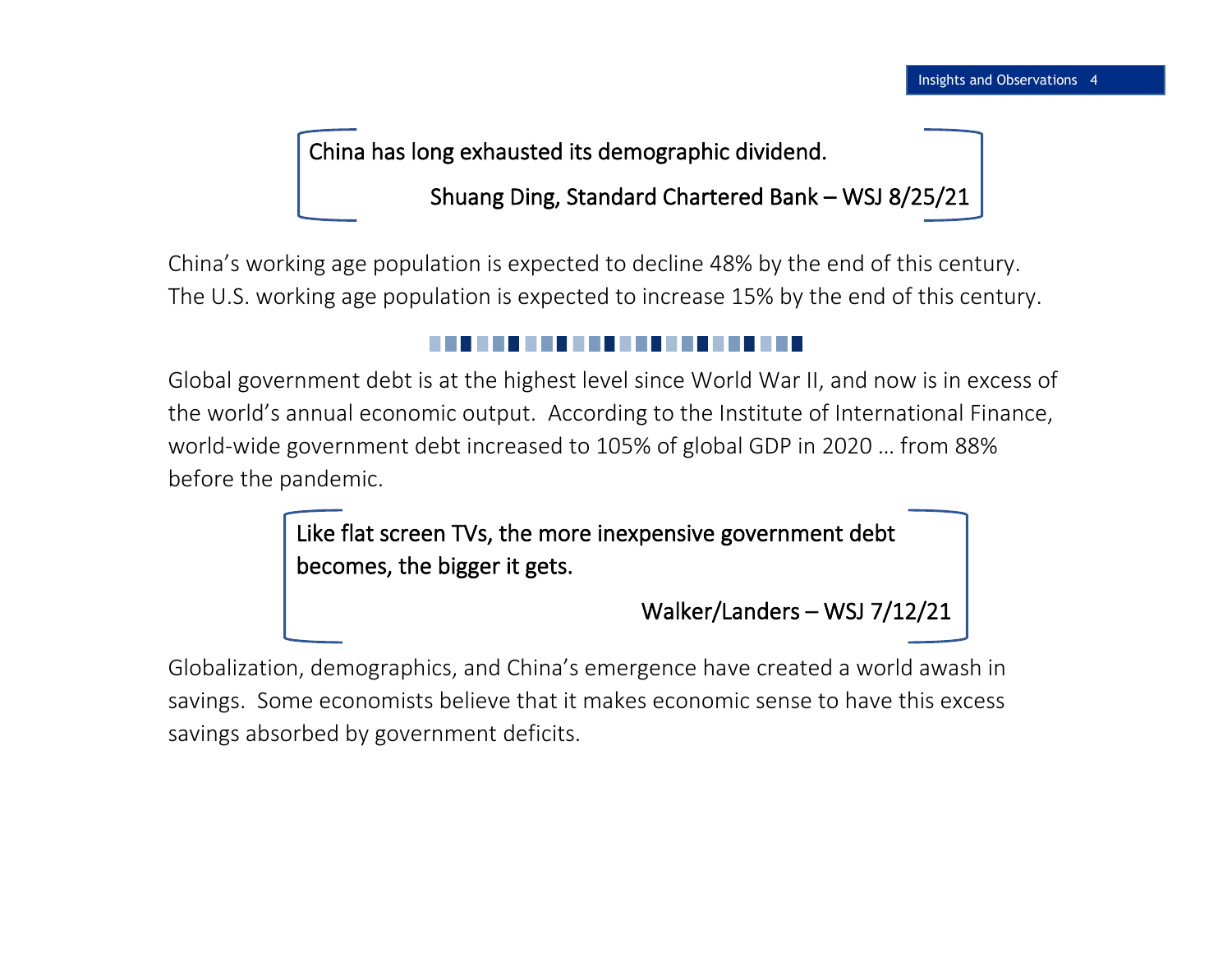The world had changed. The intellectual frameworks have evolved. We don't need to worry about debt.

Paul Sheard, Harvard Kennedy School – WSJ 7/12/21

The current savings glut could actually start reversing. Aging populations in China and other nations will eventually start spending more of their savings, which will put upward pressure on interest rates.

> China's greatest contribution to global growth is now past. This great demographic reversal will lead to a return of inflation.

> > Goodhart/Pradhan, The Great Demographic Reversal – WSJ 7/12/21

If rates rise, governments will be forced to raise taxes and cut spending. Some may even default on their obligations.

> There are still limits to government debt. They are just further out than we use to think.

Paul De Grauwe, London School of Economics – WSJ 7/21/21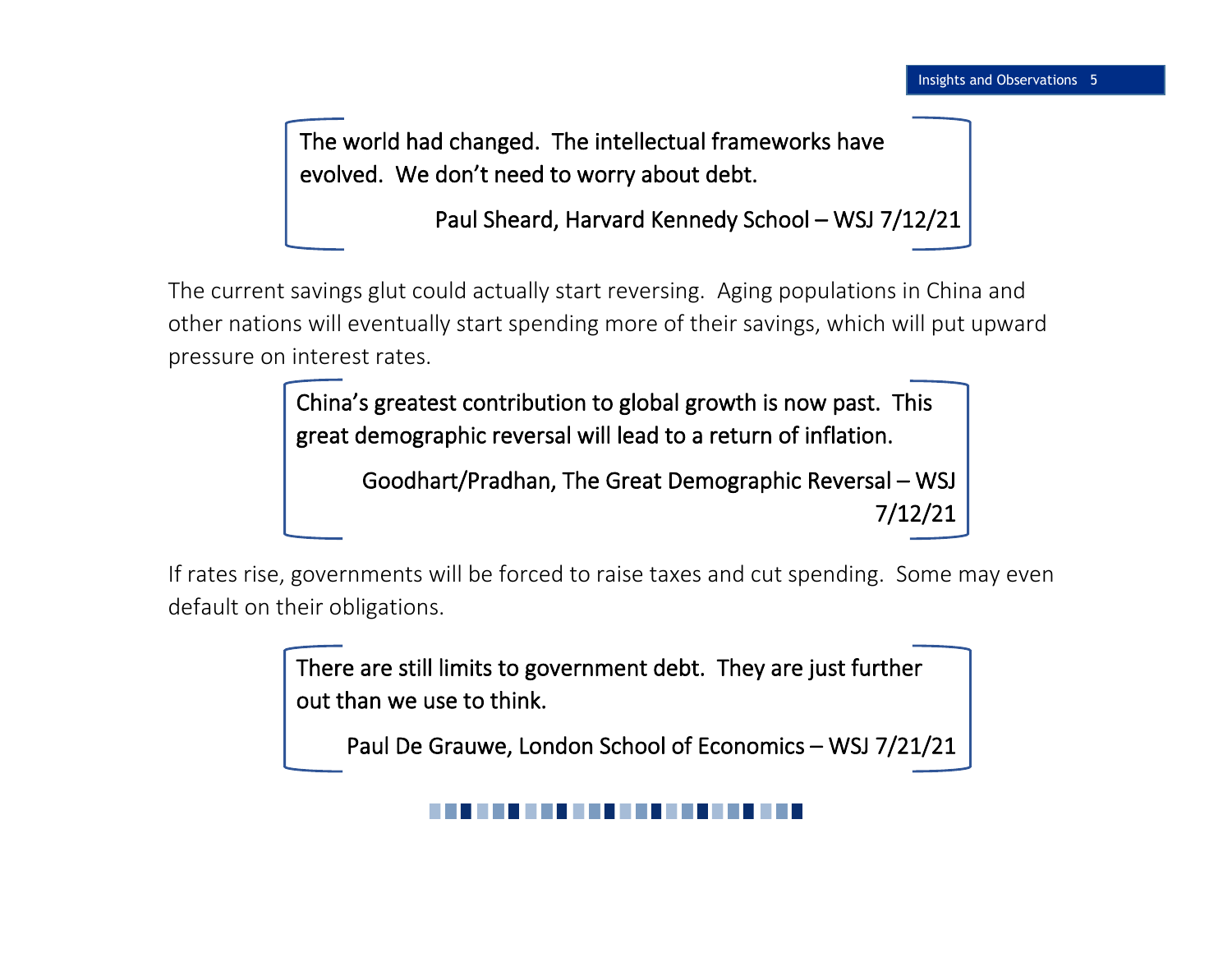Over the past 15 years, the U.S. federal debt has grown at 7 times the rate of tax receipts and more than 4 times faster than the overall economy. Federal debt is now 127% of the U.S. gross domestic product … up from 40% in 1966.

*The debt burden comes to about \$220,000 for every American household … or around three years of median household income.* 

On the other hand, low interest rates have helped manage the debt explosion. In fact, as Treasury debt rose by over \$7 trillion last year, interest expense actually declined by \$46 billion.

If you include the *unrecorded liabilities* associated with unfunded entitlement programs, total federal obligations are estimated to be 25 times larger than annual tax receipts. To put that into terms that we can get our arms around, that would be the equivalent of someone making \$100,000 annually and having a \$2.5 million mortgage.

> No one wants to solve the deficit problem because the cost of fixing it involves short-term financial and economic pain. The hurt is too detrimental to the careers, wallets, and egos of bankers and politicians.

> Aggressive monetary policies funding immense fiscal spending will only widen the wealth gap and further slow economic growth, as it has done in the past.

> > Michael Lebowitz – Advisor Perspectives 8/27/21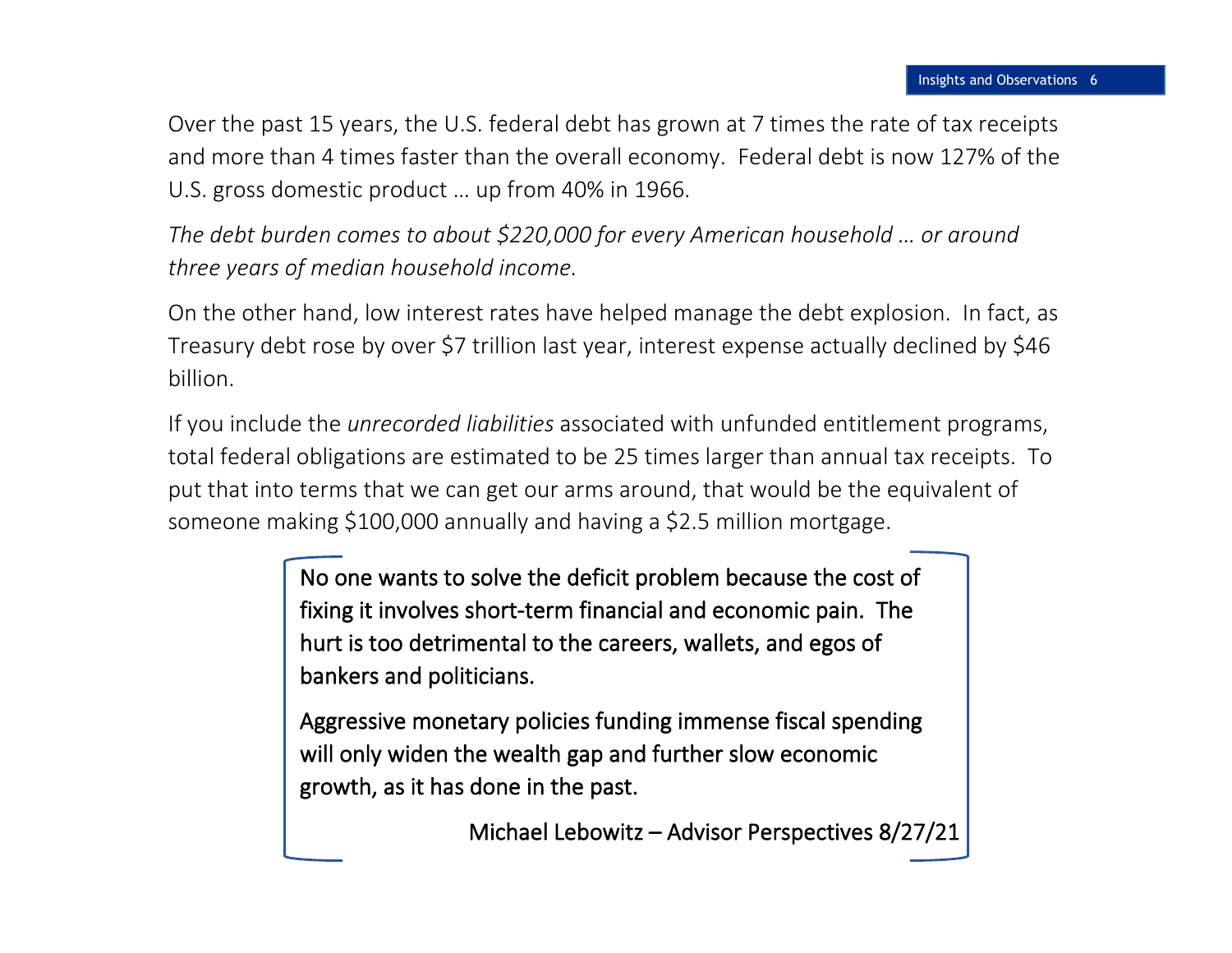# ------

Japan has debt of about \$10 trillion, while the government collects about \$600 billion in taxes annually. In comparison, the U.S. government collects about \$4 trillion annually, and has a *stated* federal debt of around \$27 trillion. So, Japan's debt to GDP is roughly 2.5 times higher than the U.S. measure.

> Japan often serves as a tryout venue for policies that later debut on the world economy's biggest stage, the U.S. The Japanese central bank was a pioneer in introducing zero interest rates and buying large quantities of government bonds to stimulate a sluggish economy, tools subsequently used by the Federal Reserve.

> > Peter Landers – WSJ 8/22/21

Half of Japan's debt is owed by the central bank, the Bank of Japan (BOJ). *(Yes, Japan invented quantitative easing.)* While creating too much debt could generate inflation, Japan's inflation rate is basically at zero. In fact, the interest rate on their benchmark 10 year bond is right around zero percent.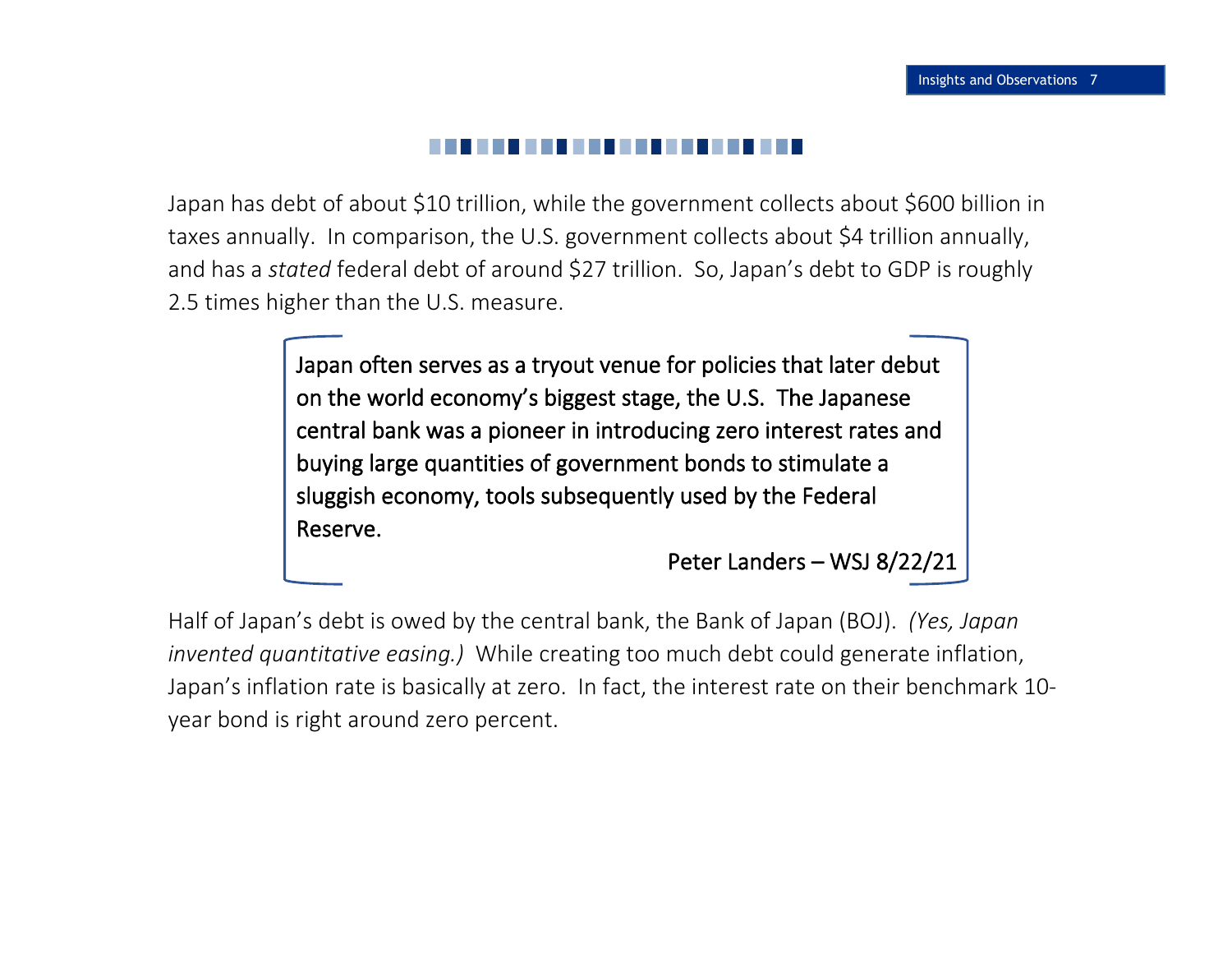It is 500 trillion yen of borrowed money that in effect carries no interest and never has to be paid back.

Toichi Takahashi, Kaetsu University – WSJ 8/22/21

Japan pays no more in interest now than it did over 30 years ago, when public debt was only two-thirds of GDP. Still, at some point, this potentially could end quite badly.

> If long-term interest rates move sharply higher, compared to other countries, Japan's likelihood of avoiding a fiscal crisis is certainly not high.

> > Ryutaro Kono, BNP Paribas – WSJ 8/22/21

With government influence on the rise, it's a good time to reflect on the two competing ideologies for resource distribution: Capitalism and Socialism. Consider the following synopsis offered by Brian Wesbury and Robert Stein of First Trust Advisors (8/16/21):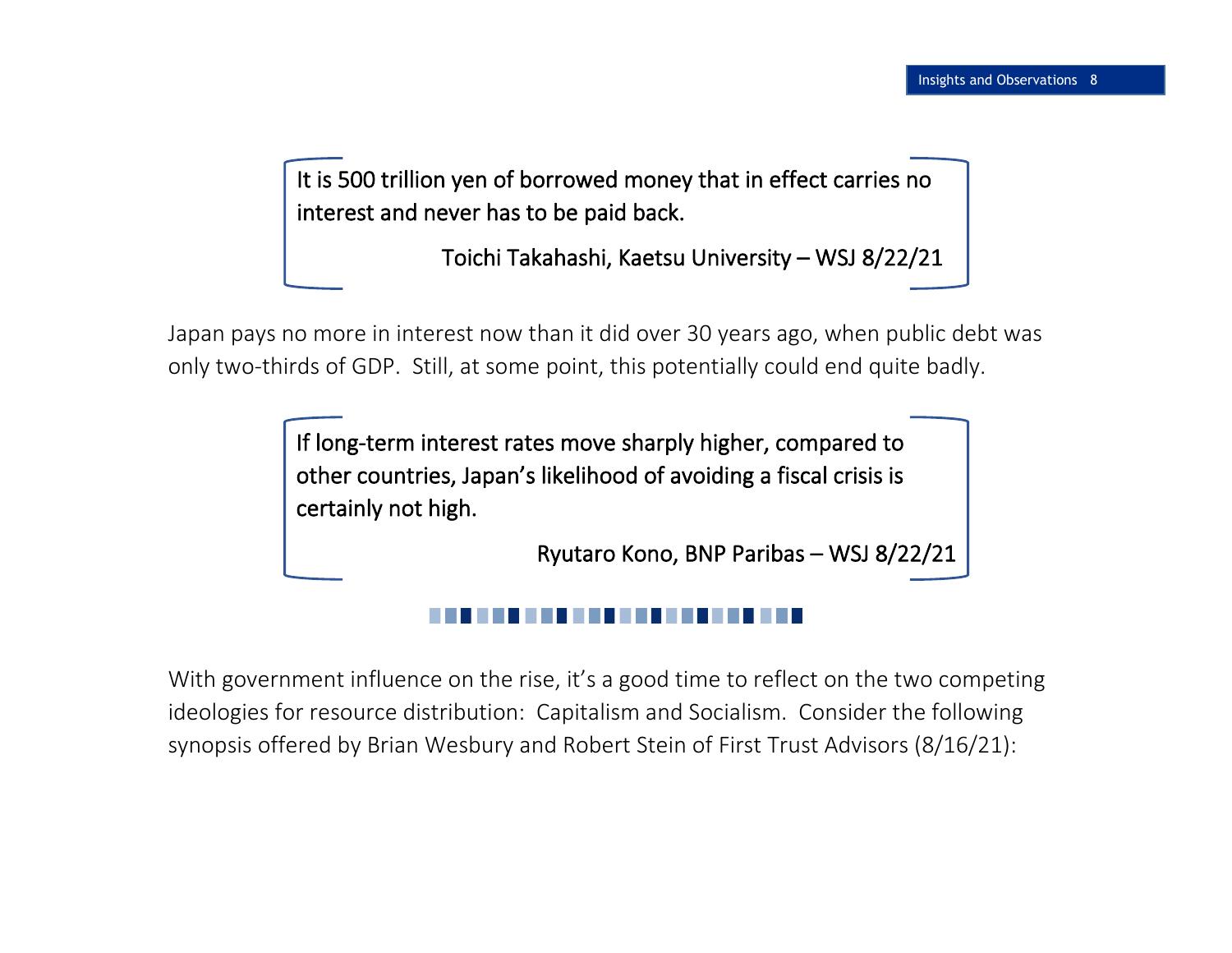I

Capitalism distributes resources to the most productive use through markets and competition, while at the same time putting brakes on greed and selfishness. In order to accumulate resources in a capitalist system, you must provide goods or services for which someone else is willing to pay. If your cost of production is greater than what the market is willing to pay, you will not create much wealth. Or if a competitor can provide the equivalent or better for a lower price, you will lose market share and therefore your wealth.

As a result, while it may be true that some people in a capitalist system become extremely wealthy, they do it by creating goods and services that people want and in a way that competitors have a difficult time copying.

Under Socialism, on the other hand, politicians distribute resources. They tax individuals who have been able to create income and wealth and then transfer those resources to their favored causes or group, often while shutting down competition. Governments do not create wealth, they spend it.